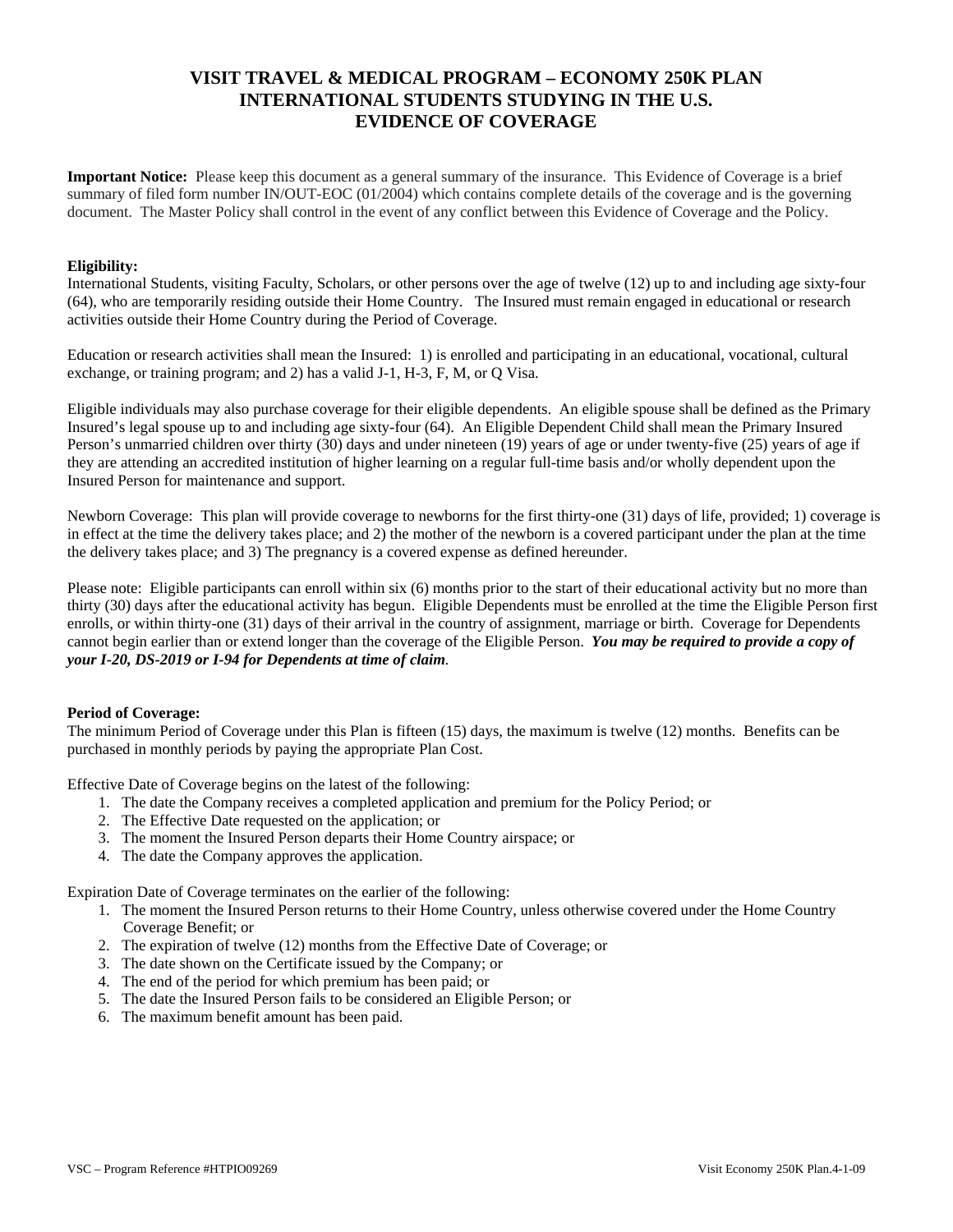# **SCHEDULE OF BENEFITS: ECONOMY PLAN – COVERAGE OF 250,000**

| All Coverages and Benefits are in U.S. Dollar Amounts |                                                                |  |  |  |
|-------------------------------------------------------|----------------------------------------------------------------|--|--|--|
| Accident & Sickness Medical Maximums                  | Per Injury or Illness                                          |  |  |  |
|                                                       | \$250,000 per Student – Age 12 to 49                           |  |  |  |
|                                                       | $$100,000$ per Student - Age 50 to 64                          |  |  |  |
|                                                       | \$50,000 Spouse/Child                                          |  |  |  |
|                                                       | $$25,000$ Spouse $-Age 50$ to 64                               |  |  |  |
|                                                       | Lifetime Maximum                                               |  |  |  |
|                                                       | \$1,000,000 per Student / \$100,000 Spouse/Child               |  |  |  |
| Deductible – Per Injury or Illness                    | \$50 if first treated at the Student Health Center             |  |  |  |
|                                                       | \$100 if not first treated at the Student Health Center        |  |  |  |
| Prescription Drugs:                                   | Covered as any other covered Injury or Illness                 |  |  |  |
| Deductible per script:                                | \$0 per script                                                 |  |  |  |
| Coinsurance per script:                               | 100% up to policy maximum per script                           |  |  |  |
| Coinsurance                                           | 80% to \$10,000, then 100% to Plan Maximum                     |  |  |  |
| <b>Benefit Period</b>                                 | Covered expenses incurred during the Period of Coverage        |  |  |  |
| Maternity                                             | Up to \$10,000 per Policy Year                                 |  |  |  |
| Mental Illness per Lifetime                           | Inpatient: Payable at 50% to \$10,000, to a maximum of 40 days |  |  |  |
|                                                       | Outpatient: Payable at 80% up to maximum of \$500              |  |  |  |
| Alcohol and Drug Abuse per Lifetime                   | Inpatient/Outpatient: Payable at 50% up to \$1,000             |  |  |  |
| Injuries from a Motor Vehicle Accident                | \$10,000 per Policy Period                                     |  |  |  |
| Sports-related Injuries (non-interscholastic sports)  | \$10,000 per Policy Period                                     |  |  |  |
| Hazardous Sports Coverage as listed                   | \$10,000 per Policy Period                                     |  |  |  |
| Dental (Emergency)                                    | \$250 per tooth to a maximum of \$500 per Policy Period        |  |  |  |
| <b>Emergency Medical Evacuation</b>                   | \$100,000 per Policy Period                                    |  |  |  |
| <b>Repatriation of Mortal Remains</b>                 | \$25,000 per Policy Period                                     |  |  |  |
| <b>Emergency Reunion</b>                              | \$5,000 per Policy Period                                      |  |  |  |
| Accidental Death & Dismemberment                      | $\overline{$10,000}$ per Student                               |  |  |  |
|                                                       | \$5,000 per Spouse/Dependent Child                             |  |  |  |
| Home Country Coverage - Incidental trips to the       | 30 days of coverage up to a maximum of \$25,000 per Policy     |  |  |  |
| Insured's Home Country                                | Period                                                         |  |  |  |
| Home Country Extension of Benefits                    | Up to \$5,000, expenses must be incurred within 30 days of     |  |  |  |
|                                                       | returning to your Home Country                                 |  |  |  |
| Pre-existing Conditions                               | 12 months prior to Effective Date, waived after 12 consecutive |  |  |  |
|                                                       | months of coverage                                             |  |  |  |
| Assistance                                            | $24$ hours - Worldwide                                         |  |  |  |

# **DESCRIPTION OF BENEFITS**

# **Medical Expenses:**

This Plan shall pay Reasonable and Customary charges for Covered Expenses, excess of the Deductible and Coinsurance up to the Medical Maximum, incurred by you due to a covered Injury or Illness which occurred during the Period of Coverage outside your Home Country (except as provided under the Home Country Coverage). The initial Treatment of an Injury or Illness must occur within thirty (30) days of the date of Injury or onset of Illness.

Only such expenses which are specifically enumerated in the following list of charges that are incurred within the Benefit Period, and which are not excluded, shall be considered Covered Expenses:

- 1) Charges made by a hospital for semi-private room and board, floor nursing and other services inclusive of charges for professional service and with the exception of personal services of a non-medical nature; provided, however, that expenses do not exceed the hospital's average charge for semiprivate room and board accommodation.
- 2) Charges made for Intensive Care or Coronary Care charges and nursing services.
- 3) Charges made for diagnosis, Treatment and Surgery by a Physician.
- 4) Charges made for an operating room.
- 5) Charges made for Outpatient Treatment, same as any other Treatment covered on an Inpatient basis. This includes ambulatory Surgical centers, Physicians' Outpatient visits/examinations, clinic care, and Surgical opinion consultations.
- 6) Charges made for the cost and administration of anesthetics.
- 7) Charges for medication, X-ray services, laboratory tests and services, the use of radium and radioactive isotopes, oxygen, blood, transfusions, iron lungs, and medical Treatment.
- 8) Charges for physiotherapy, to a maximum of \$500, if recommended by a Physician for the Treatment of a specific Disablement following hospitalization and administered by a licensed physiotherapist.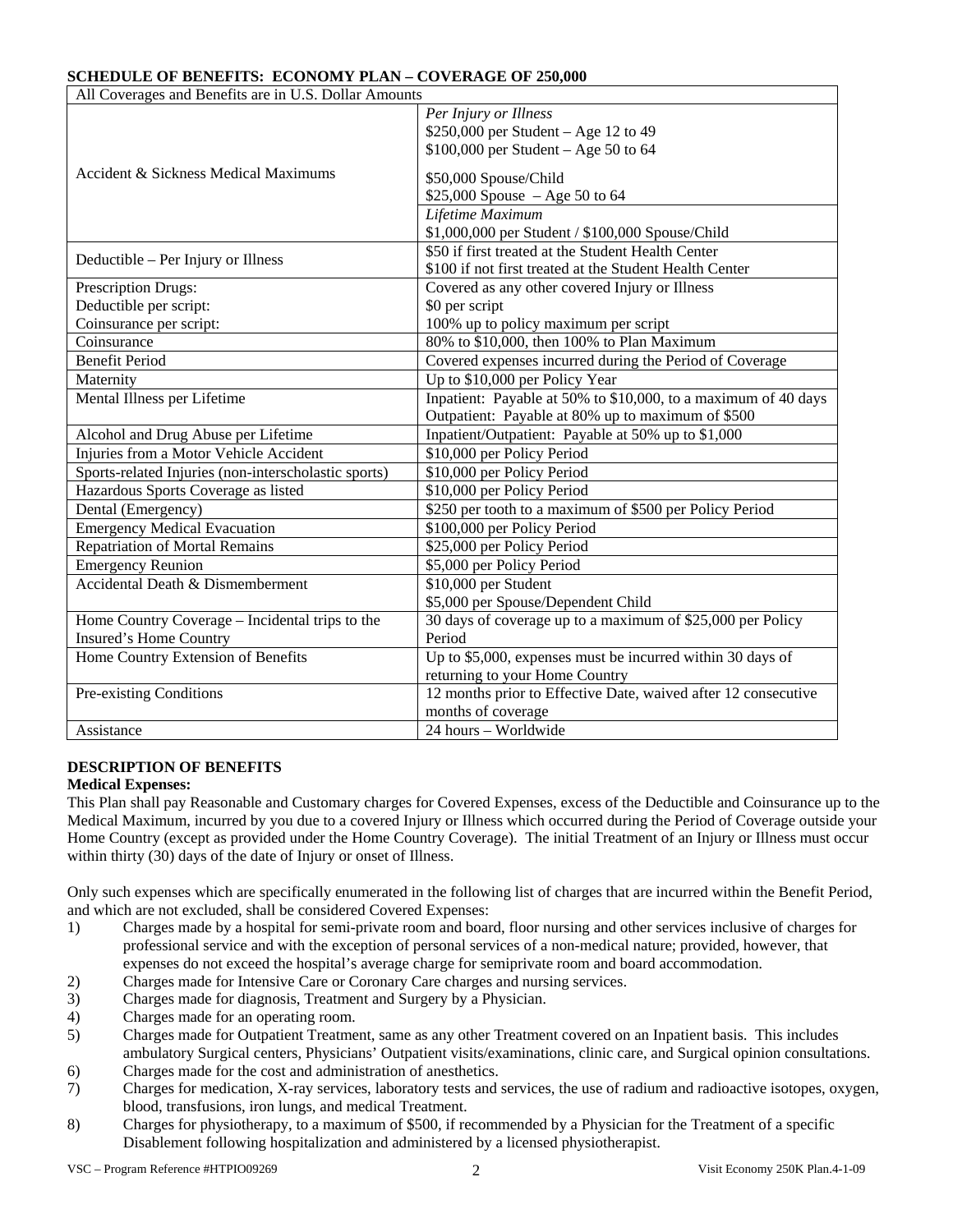- 9) Dressings, drugs, and medicines that can only be obtained upon a written prescription of a Physician or Surgeon.
- 10) Local transportation to or from the nearest hospital or to and from the nearest hospital with facilities for required Treatment. Such transportation shall be by licensed ground ambulance only to a limit of \$350, within the metropolitan area in which you are located at that time the service is used. If you are in a rural area, then licensed air ambulance transportation to the nearest metropolitan area shall be considered a Covered Expense.

### **Pre-notification:**

For each scheduled hospital admission, emergency hospital confinement, or Outpatient Treatment, you or someone on your behalf must contact the Assistance Company for pre-notification as soon as possible, but no later than forty-eight (48) hours prior to the admission to the hospital, the hospital confinement or Outpatient Treatment. For emergency hospital confinement, you or someone on your behalf must notify the Assistance Company as soon as possible, but not later than forty-eight (48) hours after the date of admission. Pre-notification does not guarantee or confirm benefits or the payment of said benefits.

### **Maternity:**

When covered maternity expenses are incurred by you or your eligible dependents, the Company will pay Reasonable Charges for medical expenses in excess of the Deductible and Coinsurance. In no event shall the Company's maximum liability exceed the maximum stated in the Schedule of Benefits, as to Covered Expenses during any one period of individual coverage.

You or your representative must notify the Company of a Pregnancy within the first trimester.

As stated in the Schedule of Benefits, benefits will be payable for Covered Expenses you incur before, during, and after delivery of a child, including physician, hospital, laboratory, and ultrasound services. Coverage for the Inpatient postpartum stay for you and your newborn child in a hospital, will, at a minimum, be for the length of stay recommended by the American Academy of Pediatrics and the American College of Obstetricians and Gynecologists in their guidelines for perinatal care.

Coverage for a length of stay shorter than the minimum period mentioned above may be permitted if your attending physician determines further Inpatient postpartum care is not necessary for you or your newborn child provided the following are met:

- 1. In the opinion of your attending physician, the newborn child meets the criteria for medical stability in the guidelines for perinatal care prepared by the Academy of Pediatrics and the American College of Obstetricians and
	- Gynecologists that determine the appropriate length of stay based upon the evaluation of:
		- a. The antepartum, intrapartum, postpartum course of the mother and infant;
		- b. The gestational stage, birth weight, and clinical condition of the infant;
		- c. The demonstrated ability of the mother to care for the infant after discharge; and
		- d. The availability of post discharge follow-up to verify the condition of the infant after discharge; and
- 2. One (1) at-home post delivery care visit is provided to you at your residence by a physician or nurse performed no later than forty-eight (48) hours following discharge for you and your newborn child from the hospital. Coverage for this visit includes, but is not limited to:
	- a. Parent education;
	- b. Assistance and training in breast or bottle feeding; and

Performance of any maternal or neonatal tests routinely performed during the usual course of Inpatient care for you or your newborn child, including the collection of an adequate sample for the hereditary and metabolic newborn screening. (At your discretion, this visit may occur at the physician's office.)

### **Mental Illness:**

Benefits are paid for Treatment or medication for Mental Illness, which are not excluded and covered under this policy, and shall be considered a Covered Expense:

Inpatient Care – Shall be payable at 50% to \$10,000, subject to a maximum of forty (40) days of Inpatient care. Outpatient – Shall be payable at 80% up to a maximum of \$500.

### **Alcohol and Drug Abuse:**

Benefits are paid for Treatment or medication for Alcohol and Drug Abuse, which are not excluded and covered under this policy, and shall be considered a Covered Expense. Benefits shall be payable at 50% up to \$1,000.

### **Emergency Dental Treatment:**

Benefits are paid for Reasonable and Customary expenses in excess of the Deductible and Coinsurance of \$250 per tooth up to a maximum of \$500, for the emergency repair or replacement to sound, natural teeth damaged as the result of a Covered Accident.

### **Emergency Medical Evacuation and Repatriation:**

Benefits are paid for Covered Expenses incurred up to the maximum as stated in the Schedule of Benefits, for any covered Injury or Illness commencing during the Period of Coverage that result in a Medically Necessary Emergency Medical Evacuation or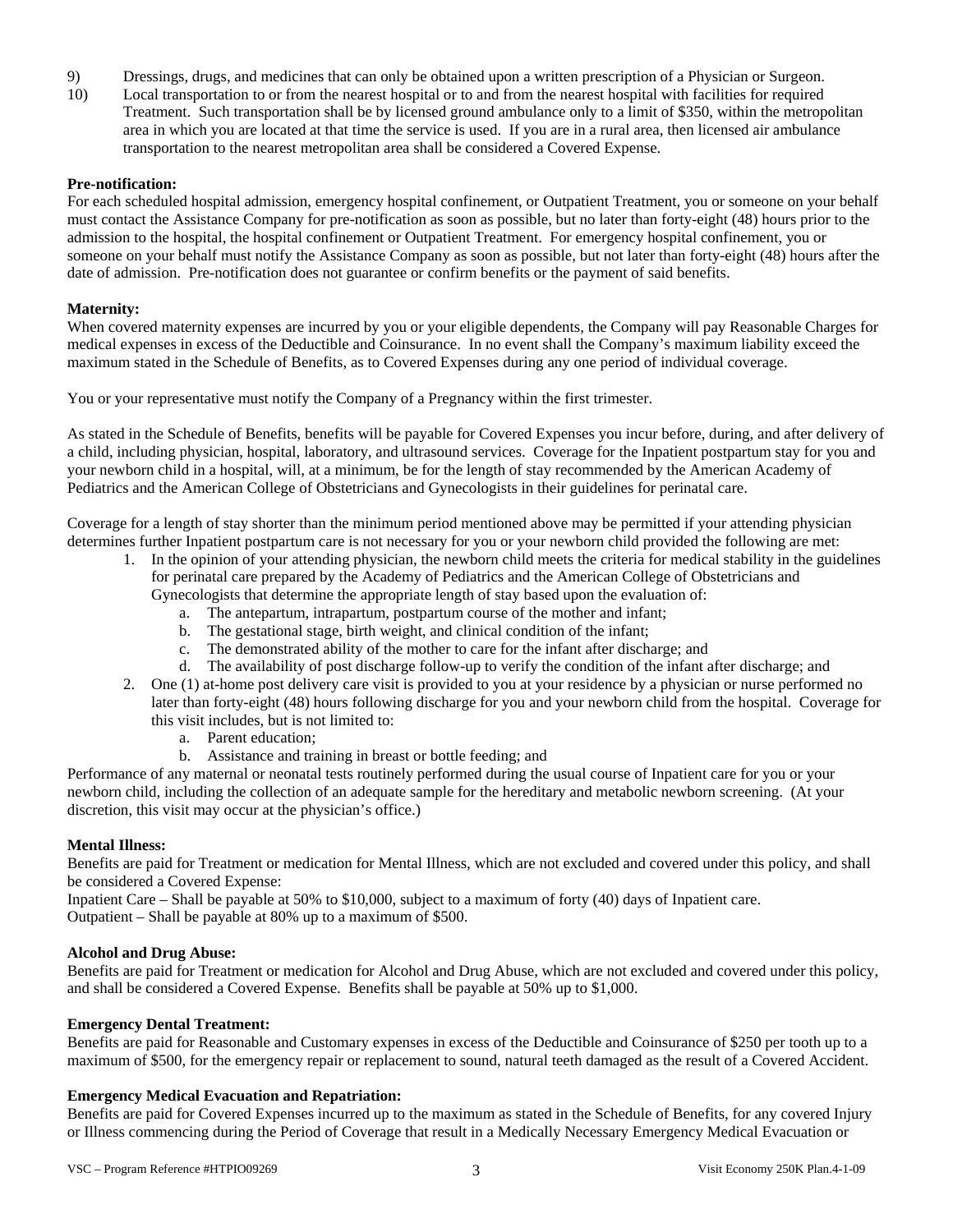Repatriation. The decision for an Emergency Medical Evacuation or Repatriation must be pre-approved and arranged by the Assistance Company in consultation with your local attending Physician.

Emergency Medical Evacuation or Repatriation means: a) your medical condition warrants immediate transportation from the place where you are located (due to inadequate medical facilities) to the nearest adequate medical facility where medical Treatment can be obtained; or b) after being treated at a local medical facility, your medical condition warrants transportation with a qualified medical attendant to your Home Country to obtain further medical Treatment or to recover; or c) both a) and b) above.

Covered Expenses are expenses for transportation, medical services and medical supplies necessarily incurred in connection with Emergency Medical Evacuation or Repatriation. All transportation arrangements must be by the most direct and economical route. Expenses for special transportation and medical supplies and services must be: a) pre-approved and ordered by the Assistance Company and b) required by the standard regulations of the conveyance transportation. Transportation means any land, water or air conveyance required to transport you. Special transportation includes, but is not limited to, licensed ground and air ambulances, commercial airlines, and private motor vehicles.

### **Return of Mortal Remains:**

Benefits will be paid for Reasonable and Customary Covered Expenses incurred up to the maximum as stated in the Schedule of Benefits, to return your remains to your Home Country, if you should die. Covered Expenses include, but are not limited to, expenses for embalming or Cremation, a minimally necessary container appropriate for transportation, shipping costs, and the necessary government authorizations. All Covered Expenses in connection with a Return of Mortal Remains or Cremation must be pre-approved and arranged by the Assistance Company.

### **Emergency Medical Reunion:**

When the Assistance Company and your attending Physician determine that it is necessary and prudent for you to have an Emergency Medical Evacuation or Repatriation, this Plan will arrange to bring an individual of your choice, from your current Home Country, to be at your side while you are hospitalized and then accompany you during your return to your current Home Country. Benefits will be paid up to the maximum as stated in the Schedule of Benefits for a round-trip economy airfare ticket as well as for reasonable travel and accommodation expenses up to a maximum of ten (10) days, as pre-approved and arranged by the Assistance Company.

### **Accidental Death & Dismemberment:**

Benefits shall be paid to you if you sustain an accidental Injury. The Injury must occur during the Period of Coverage, and death or dismemberment as a result of that accident must occur within 365 days from the date of Accident. Benefits payable for any such loss shall be in accordance with the following table: If you incur more than one Loss stated in the following Table as the result of one Accident, only the largest amount shall be payable.

| <b>Description of Loss</b>                    | <b>Percent of Principal Sum</b> |  |  |
|-----------------------------------------------|---------------------------------|--|--|
| Life                                          | 100\%                           |  |  |
| Both Hands or Both Feet or Sight of Both Eyes | 100\%                           |  |  |
| One Hand and One Foot                         | 100\%                           |  |  |
| Either Hand or Foot and Sight of One Eye      | 100%                            |  |  |
| Either Hand or Foot                           | 50%                             |  |  |

### **Hazardous Sports Coverage:**

This Plan shall pay up to the maximum as stated in the Schedule of Benefits for Injury which occurs while You are participating in one of the following hazardous sports: snow skiing or snowboarding.

### **Home Country Coverage:**

**Incidental Trips to the Home Country –** During the period of coverage, the Insured may return to his or her Home Country for incidental visits of up to thirty (30) days. If during an incidental trip home, the Insured suffers an Injury or Illness, this Plan shall pay up to the maximum as stated in the Schedule of Benefits of Covered Expenses for that Injury or Illness. Treatment for this Injury or Illness must occur within the Insured's Home Country while on the incidental visit.

**Home Country Extension of Benefits –** The Plan shall pay up to the maximum as stated in the Schedule of Benefits for Covered Expenses incurred in your Home Country related to an Injury or Illness which occurred, was diagnosed and treated outside your Home Country during your Period of Coverage. Only those covered expenses incurred within thirty (30) days of your return to your Home Country shall be considered eligible.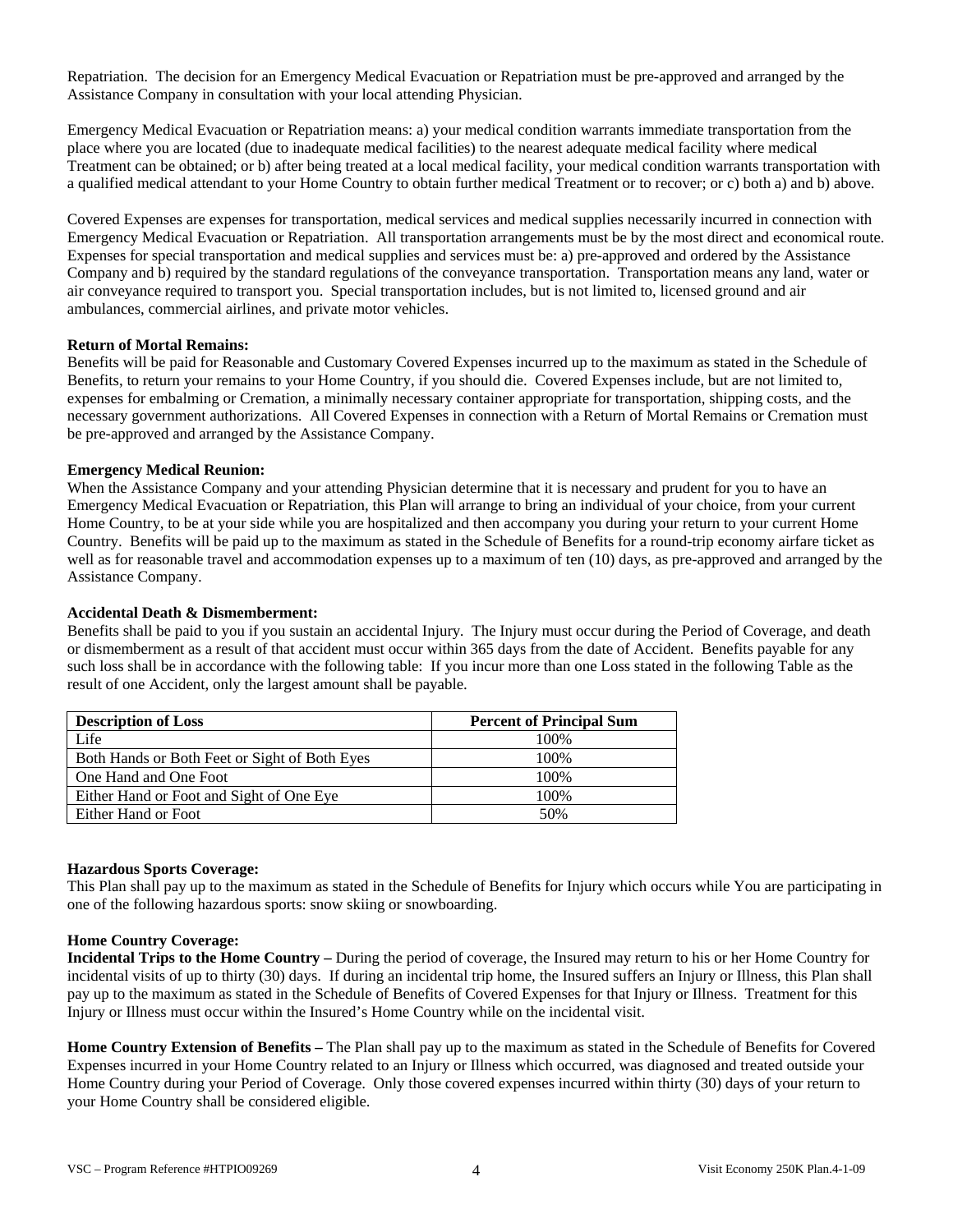# **PLAN DEFINITIONS**

**Benefit Period** shall mean the allowable time period you have to receive Treatment for a Covered Injury or Illness.

**Coinsurance** shall mean the percentage amount of Covered Expenses, after the Deductible, which is your responsibility to pay.

**Deductible** shall mean the amount of Covered Expenses which is your responsibility to pay before benefits under the Plan are payable.

**Home Country** shall mean the country where you have your true, fixed and permanent home and principal establishment.

**Inpatient** shall mean if you are confined in an institution and are charged for room and board.

**Mountaineering** shall mean the sport, hobby or profession of walking, hiking and climbing up mountains either: 1) utilizing harnesses, ropes, crampons, or ice axes; or 2) ascending 4,500 meters or above.

**Outpatient** shall mean if you receive care in a hospital or another institution, including; ambulatory surgical center; convalescent/ skilled nursing facility; or Physician's office, for an Illness or Injury, but you are confined and are not charged for room and board.

**Parachuting** shall mean an activity involving the breaking of a free fall from an airplane using a parachute.

**Pre-existing Condition** shall mean any condition for which a licensed Physician was consulted, or for which Treatment or Medication was prescribed, or for which manifestations or symptoms would have caused a person to seek medical advice twelve (12) months prior to the Effective Date of coverage under the Policy, except if the Insured Person is covered under the Policy for twelve (12) consecutive months, the Pre-existing Condition exclusion will no longer apply and any eligible expenses incurred thereafter will be considered for reimbursement.

**Reasonable and Customary** shall mean the maximum amount that the Plan determines is Reasonable and Customary for Covered Expenses you receive, up to but not to exceed charges actually billed. The determination considers: 1) amounts charged by other Service Providers for the same or similar service in the locality where received, considering the nature and severity of the bodily Injury or Illness in connection with which such services and supplies are received; 2) any usual medical circumstances requiring additional time, skill or experience; and 3) other factors included but not limited to, a resource based relative value scale.

**Treatment** means a specific in-office or hospital physical examination of or care rendered to you; consultation; diagnostic procedures and services; Surgery; medical services and supplies, including medication prescribed or provided by a Service Provider.

# **EXCLUSIONS AND LIMITATIONS**

No Benefit shall be payable for Accident Medical, Sickness Medical, Maternity, Mental Illness, Alcohol and Drug Abuse, Dental, Emergency Medical Evacuation/Repatriation, Return of Mortal Remains, and Emergency Medical Reunion, as the result of:

- 1. Any Pre-existing Condition as defined hereunder. This exclusion does not apply to Emergency Evacuation/ Repatriation or Return of Mortal Remains;
- 2. Injury or Illness which is not presented to the Company for payment within three (3) months of receiving Treatment;
- 3. Charges for Treatment which is not Medically Necessary;
- 4. Charges provided at no cost to you;
- 5. Charges for Treatment which exceed Reasonable and Customary charges;
- 6. Charges incurred for Surgery or Treatments which are Experimental/Investigational, or for research purposes;
- 7. Services, supplies or Treatment, including any period of hospital confinement, which were not recommended, approved and certified as Medically Necessary and reasonable by a Physician;
- 8. Suicide or any attempts thereof, while sane; or self destruction or any attempt thereof, while insane;
- 9. Any consequence, whether directly or indirectly, proximately or remotely occasioned by, contributed to by, or traceable to, or arising in connection with:
	- a) war, invasion, act of foreign enemy hostilities, warlike operations (whether war be declared or not), or civil war
	- b) mutiny, riot, strike, military or popular uprising insurrection, rebellion, revolution, military or usurped power
	- c) acting on behalf of or in connection with any organization with activities directed towards the overthrow by force of the Government de jure or de facto or to the influencing of it by terrorism or violence
	- d) martial law or state of siege or any events or causes which determine the proclamation or maintenance of martial law or state of siege (hereinafter for the purposes of this Exclusion called the "Occurrences")

Any consequence happening or arising during the existence of abnormal conditions (whether physical or otherwise), whether directly or indirectly, proximately or remotely occasioned by, or contributed to by, traceable to, arising in connection with, any of the said Occurrences shall be deemed to be consequences for which the Plan shall not be liable for, except to the extent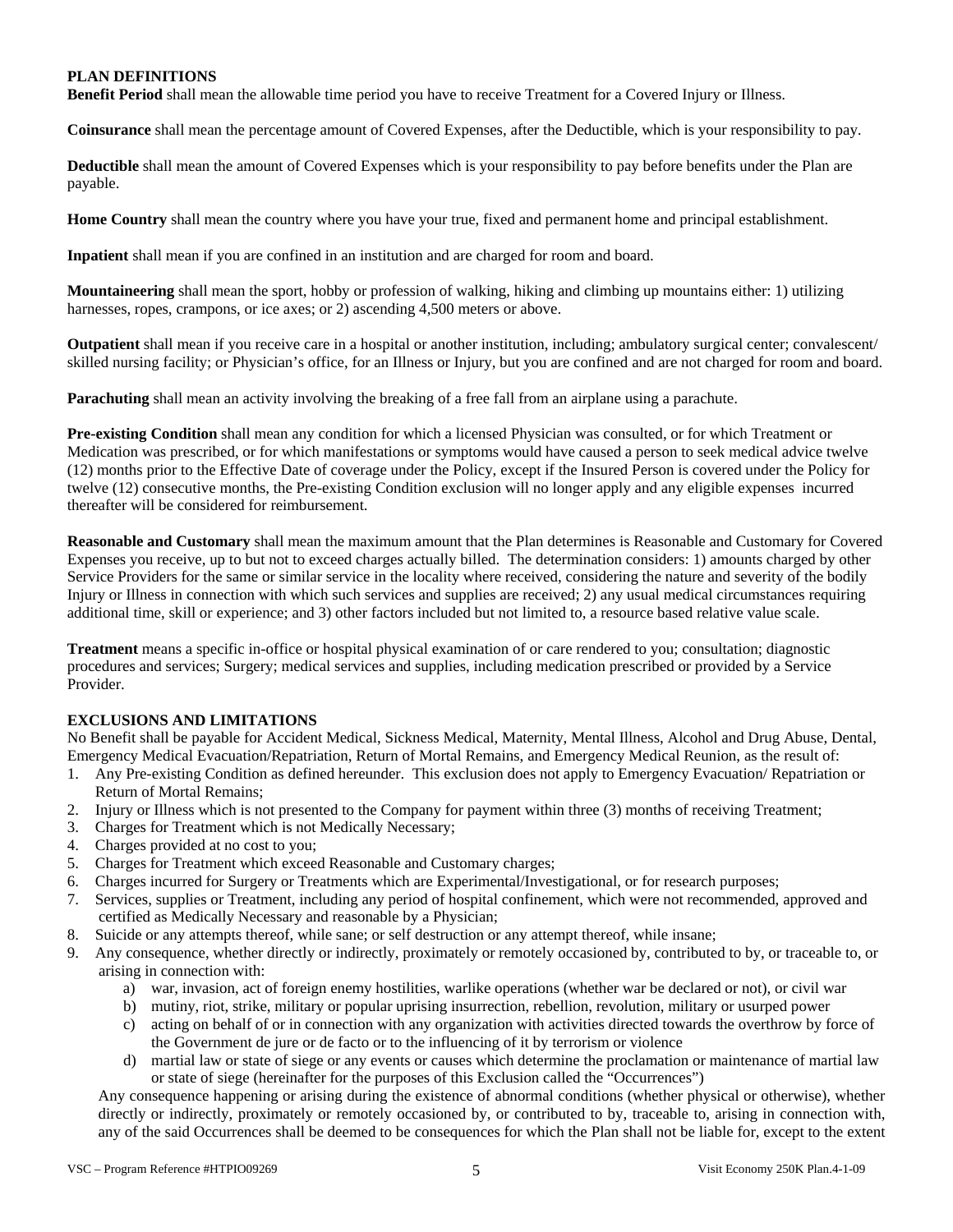that you prove that such consequence happened independently of the existence of such abnormal conditions;

- 10. Injury sustained while participating in professional athletics;
- 11. Injury sustained while participating in Amateur or Interscholastic Athletics; this exclusion does not apply to non-competitive, recreational or intramural activities;
- 12. Routine physicals, immunizations or other examinations where there are no objective indications or impairment in normal health, and laboratory diagnostic or X-ray examinations, except in the course of a Disablement established by a prior call or attendance of a Physician;
- 13. Treatment of the Temporomandibular joint;
- 14. Vocational, speech, recreational or music therapy;
- 15. Services or supplies performed or provided by a Relative of yours, or anyone who lives with you;
- 16. Cosmetic or plastic Surgery, except as the result of a covered Accident; for the purposes of this Plan, Treatment of a deviated nasal septum shall be considered a cosmetic condition;
- 17. Elective Surgery which can be postponed until you return to your Home Country, where the objective of the trip is to seek medical advice, Treatment or Surgery;
- 18. Treatment and the provision of false teeth or dentures, normal ear tests and the provision of hearing aids;
- 19. Eye refractions or eye examinations for the purpose of prescribing corrective lenses for eyeglasses or for the fitting thereof, unless caused by Accidental bodily Injury incurred while covered hereunder;
- 20. Treatment in connection with alcoholism and drug addiction, or use of any drug or narcotic agent, unless otherwise covered under this policy;
- 21. Injury sustained while under the influence of or Disablement due wholly or partly to the effects of intoxicating liquor or drugs other than drugs taken in accordance with Treatment prescribed and directed by a Physician for a condition which is covered hereunder, but not for the Treatment of drug addiction;
- 22. Any Mental and Nervous disorders or rest cures, unless otherwise covered under this policy;
- 23. Congenital abnormalities and conditions arising out of or resulting there from;
- 24. Expenses which are non-medical in nature;
- 25. Expenses as a result of, or in connection with, intentionally self-inflicted Injury or Illness;
- 26. Expenses as a result of, or in connection with, the commission of a felony offense;
- 27. Injury sustained while taking part in mountaineering where ropes or guides are normally used; hang gliding, parachuting, bungee jumping, racing by horse, motor vehicle or motorcycle, snowmobiling, motorcycle/motor scooter riding, scuba diving involving underwater breathing apparatus, unless PADI or NAUI certified, snorkeling, water skiing, snow skiing, spelunking, parasailing and snowboarding; unless covered under the Hazardous Sports Coverage.
- 28. Treatment paid for or furnished under any other individual or group policy or other service or medical pre-payment plan arranged through the employer to the extent so furnished or paid, or under any mandatory government program or facility set up for Treatment without any cost to you;
- 29. Dental care, except as the result of Injury to natural teeth caused by Accident, unless otherwise covered under this Plan;
- 30. Routine Dental Treatment;
- 31. Drug, Treatment or procedure that either promotes or prevents conception, or prevents childbirth, including but not limited to: artificial insemination, Treatment for infertility or impotency, sterilization, or reversal thereof;
- 32. Treatment for human organ tissue transplants and their related Treatment;
- 33. Expenses incurred while in your Home Country, except as provided under the Home Country Coverage and Home Country Extension of Benefits Coverage;
- 34. Injury sustained as the result of the Insured Person operating a motor vehicle while not properly licensed to do so in the jurisdiction in which the motor vehicle accident takes place;
- 35. Covered Expenses incurred for which the Trip to the Host Country was undertaken to seek medical Treatment for a condition;
- 36. Covered Expenses incurred during a Trip after your Physician has limited or restricted travel;
- 37. Sex change operations, or for Treatment of sexual dysfunction or sexual inadequacy;
- 38. Weight reduction programs or the surgical Treatment of obesity.

No Benefit shall be payable for Accidental Death and Dismemberment as the result of:

- 1. Suicide, or attempt thereof, while sane; or self destruction, or any attempt thereof, while insane;
- 2. Disease of any kind; Bacterial infections, except pyogenic infection, which shall occur through an accidental cut or wound;
- 3. Hernia of any kind;
- 4. Injury sustained while you are riding as a pilot, student pilot, operator or crew member, in or on, boarding or alighting from, any type of aircraft;
- 5. Injury sustained while you are riding as a passenger in any aircraft (a) not having a current and valid Airworthy Certificate and (b) not piloted by a person who holds a valid and current certificate of competency for piloting such aircraft;
- 6. Any consequence, whether directly or indirectly, proximately or remotely occasioned by, contributed to by, or traceable to, or arising in connection with:
	- a) war, invasion, act of foreign enemy hostilities, warlike operations (whether war be declared or not), or civil war
	- b) mutiny, riot, strike, military or popular uprising insurrection, rebellion, revolution, military or usurped power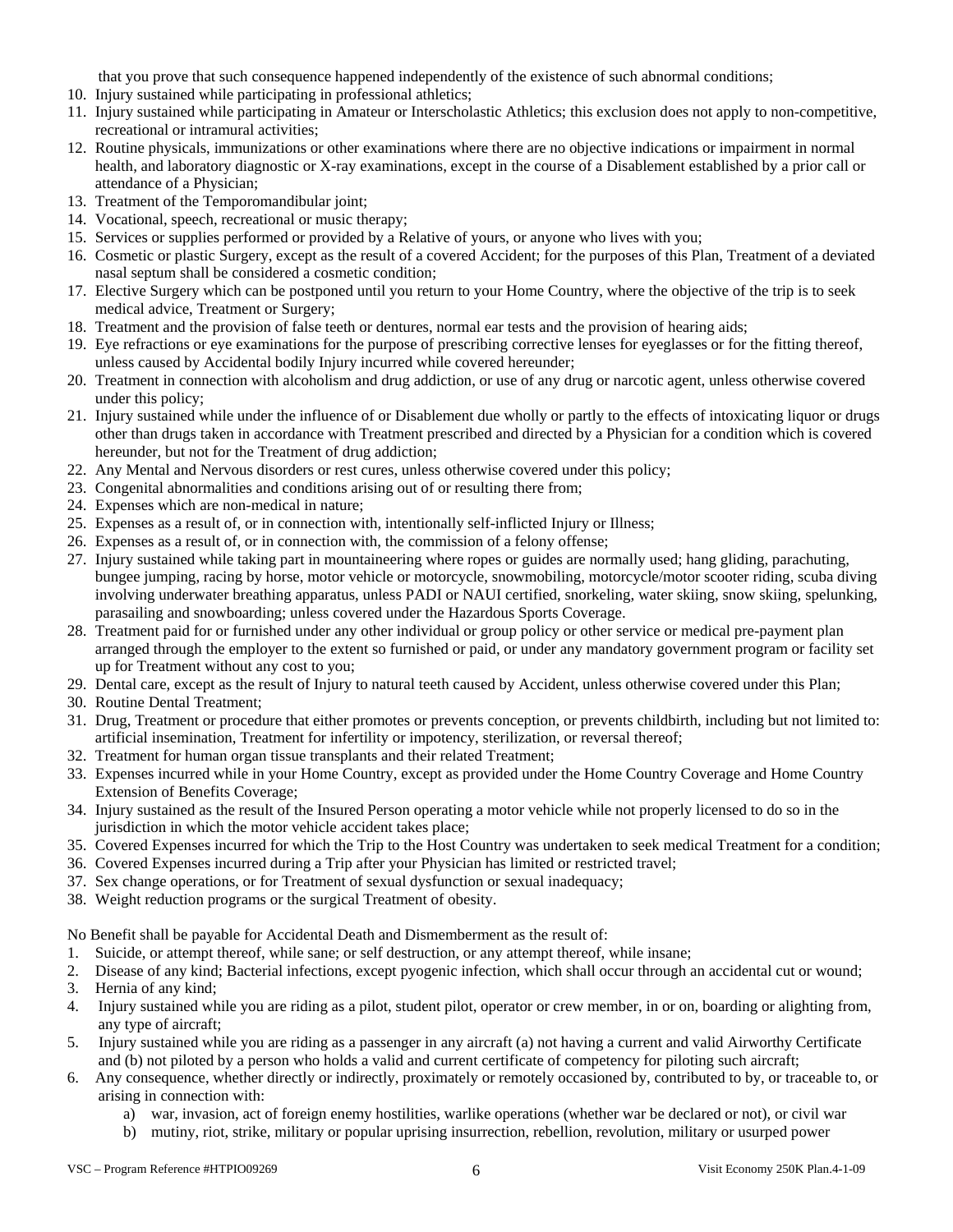- c) acting on behalf of or in connection with any organization with activities directed towards the overthrow by force of the Government de jure or de facto or to the influencing of it by terrorism or violence
- d) martial law or state of siege or any events or causes which determine the proclamation or maintenance of martial law or state of siege (hereinafter for the purposes of this Exclusion called the "Occurrences")

Any consequence happening or arising during the existence of abnormal conditions (whether physical or otherwise), whether directly or indirectly, proximately or remotely occasioned by, or contributed to by, traceable to, or arising in connection with, any of the said Occurrences shall be deemed to be consequences for which the Plan shall not be liable, except to the extent that you can prove that such consequence happened independently of the existence of such abnormal conditions;

- 7. Service in the military, naval or air service of any country;
- 8. Flying in any aircraft being used for, or in connection with, acrobatic or stunt flying, racing or endurance tests;
- 9. Flying in any rocket-propelled aircraft;
- 10. Flying in any aircraft being used for, or in connection with, crop dusting or seeding or spraying, fire fighting, exploration, pipe or power line inspection, any form of hunting or herding, aerial photography, banner towing or any experimental purpose;
- 11. Flying in any aircraft which is engaged in any flight which requires a special permit or waiver from the authority having jurisdiction over civil aviation, even though granted;
- 12. Sickness of any kind;
- 13. Being under the influence of alcohol or having taken drugs or narcotics unless prescribed by a legally qualified Physician or surgeon;
- 14. Injury occasioned or occurring while you are committing or attempting to commit a felony or to which a contributing cause was your being engaged in an illegal occupation;
- 15. While riding or driving in any kind of competition;
- 16. This plan does not insure against loss or damage (including death or Injury) and any associated cost or expense resulting directly or indirectly from the discharge, explosion or use of any device, weapon or material employing or involving nuclear fission, nuclear fusion or radioactive force, or chemical, biological, radiological or similar agents, whether in time of peace or war, and regardless of who commits the act, regardless of any other cause or event contributing concurrently or in any other sequence thereto.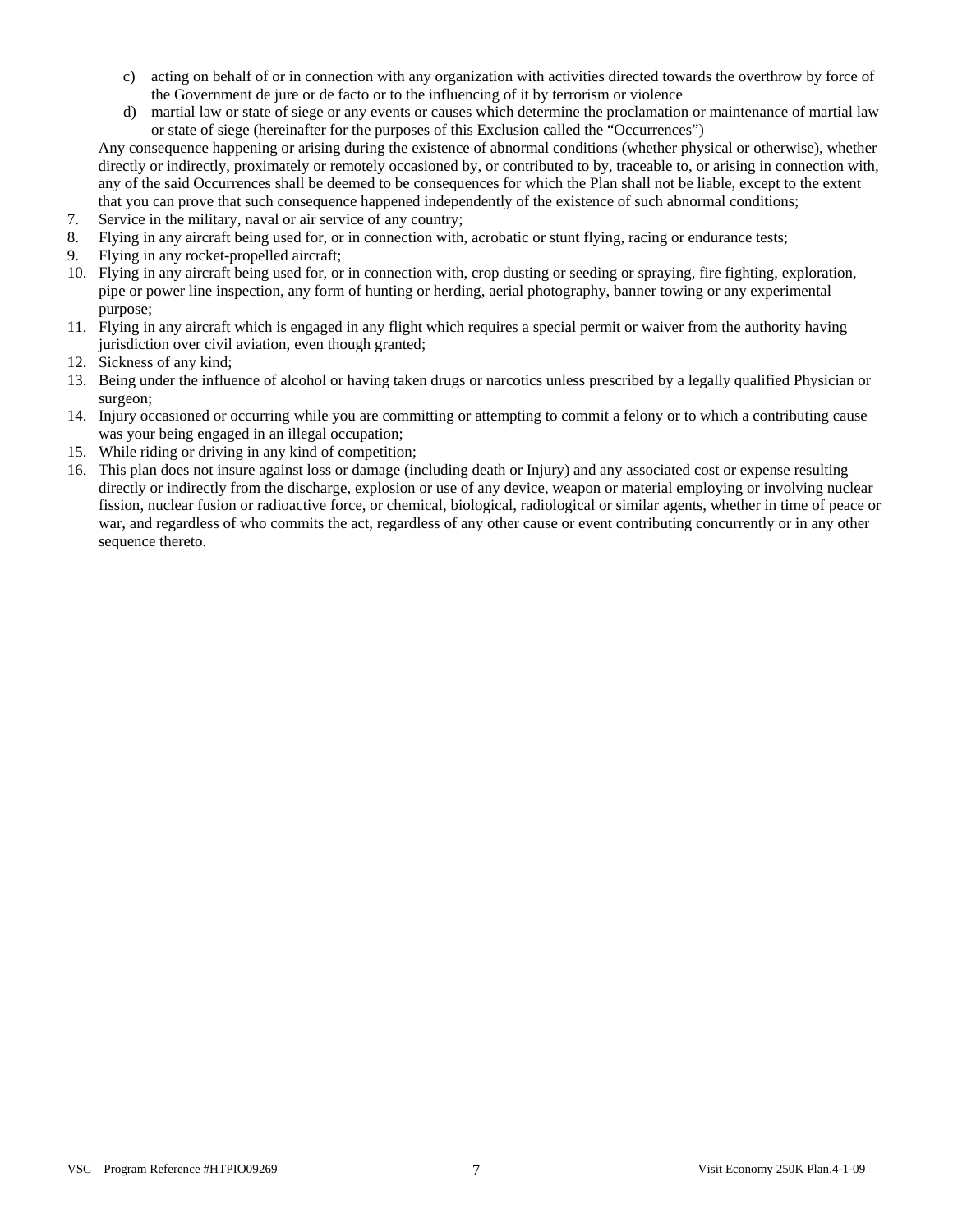# **PERSONAL LIABILITY:**

**Important Notice:** This portion of the Evidence of Coverage is a brief summary of filed form number AIFS LIAB (IL 09/98R) which contains complete details of the Liability coverage and is the governing document. The Master Policy shall control in the event of any conflict between this Evidence of Coverage and the Policy.

### **SCHEDULE OF BENEFITS**

| Limit per claim | <b>Deductible</b><br>Per Claim | Aggregate<br><b>Limit Per</b><br><b>Person</b> | <b>Medical</b><br><b>Payments</b><br>Coverage | <b>Additional</b><br>Living<br><b>Expense</b> | <b>Payment of</b><br><b>Deductible Under</b><br>Homeowner's |
|-----------------|--------------------------------|------------------------------------------------|-----------------------------------------------|-----------------------------------------------|-------------------------------------------------------------|
| \$100,000       | \$100                          | \$200,000                                      | \$25,000                                      | \$10,000                                      | \$1,000                                                     |

### **DEFINITIONS**

"AUTOMOBILE" means a land motor vehicle, trailer or semi-trailer designed for travel on public roads (including any machinery or apparatus attached thereto.

"BODILY INJURY" means bodily injury, sickness or disease sustained by any person, including death. It does not include any communicable disease.

"CLAIM(S)" means a demand for money or the service of a suit naming an INSURED and alleging an INCIDENT. CLAIMS do not include proceedings seeking injunctive or other non-pecuniary relief.

### "CLAIMS EXPENSES" means:

(a) Fees charged by an attorney or attorneys designated by the Company and all other fees, costs, and expenses resulting from the investigation, adjustment, defense settlement and appeal of a CLAIM, suit or proceeding arising in connection therewith, if incurred by the Company, or incurred by the INSURED with written consent of the Company, but does not include salary charges or expenses of regular employees or officials of the Company, or fees and expenses of independent adjusters;

(b) All costs against the INSURED in such suits and all interest on the entire amount of any judgment therein which accrues after entry of the judgment and before the Company has paid or tendered or deposited, whether in court or otherwise, that part of the judgment which does not exceed the limit of the Company's liability thereon;

(c) Premiums on appeal bonds and premiums on bonds to release attachments in such suits, but not for bond amounts in excess of the applicable limit of liability of this policy. The Company shall have no obligation to pay for or furnish any bond;

(d) Up to \$250 for loss of earnings to each INSURED for each day or part of a day of their attendance at the Company's request at a trial, hearing or arbitration proceeding involving a civil suit against such INSURED for covered DAMAGES, but the amount so payable for any one or series of trials, hearings or arbitration proceedings arising out of the same INCIDENTS shall in no event exceed \$5,000.

"DAMAGES" means compensatory judgments, settlement or awards, but does not include fines or penalties, the return of fees or other consideration paid to the INSURED.

"HOST FAMILY" means the person(s) responsible for providing the INSURED's room, board, general welfare, and care while on a Covered Trip/Program.

"INCIDENT" means any act or omission committed by the INSURED during the Policy Term which unexpectedly, unintentionally, and suddenly results in BODILY INJURY, PROPERTY DAMAGE or PERSONAL INJURY provided the act or omission committed by the INSURED was during the POLICY TERM.

"INSURED LOCATION" means (1) the HOST FAMILY's residence premises and the part of any other premises, structures and grounds used by the Insured; or (2) Any part of a premises where an Insured is temporarily staying. An INSURED LOCATION does not include coverage for PROPERTY DAMAGE to property rented to, occupied by, used by, or in the care of any INSURED, to the extent that the INSURED is required by contract to provide insurance.

"MOBILE EQUIPMENT" means a land vehicle (including any machine or apparatus attached thereto, whether or not selfpropelled), (1) not subject to motor vehicle registration, or (2) maintained for use exclusively on premises owned by or rented to any INSURED, including the ways immediately adjoining, or (3) designed for use principally off public roads, or (4) designed or maintained for the sole purpose of affording mobility to equipment of the following types forming an integral part of or permanently attached to such vehicle: power cranes, shovels, loaders, diggers and drills; concrete mixers (other than the mix-in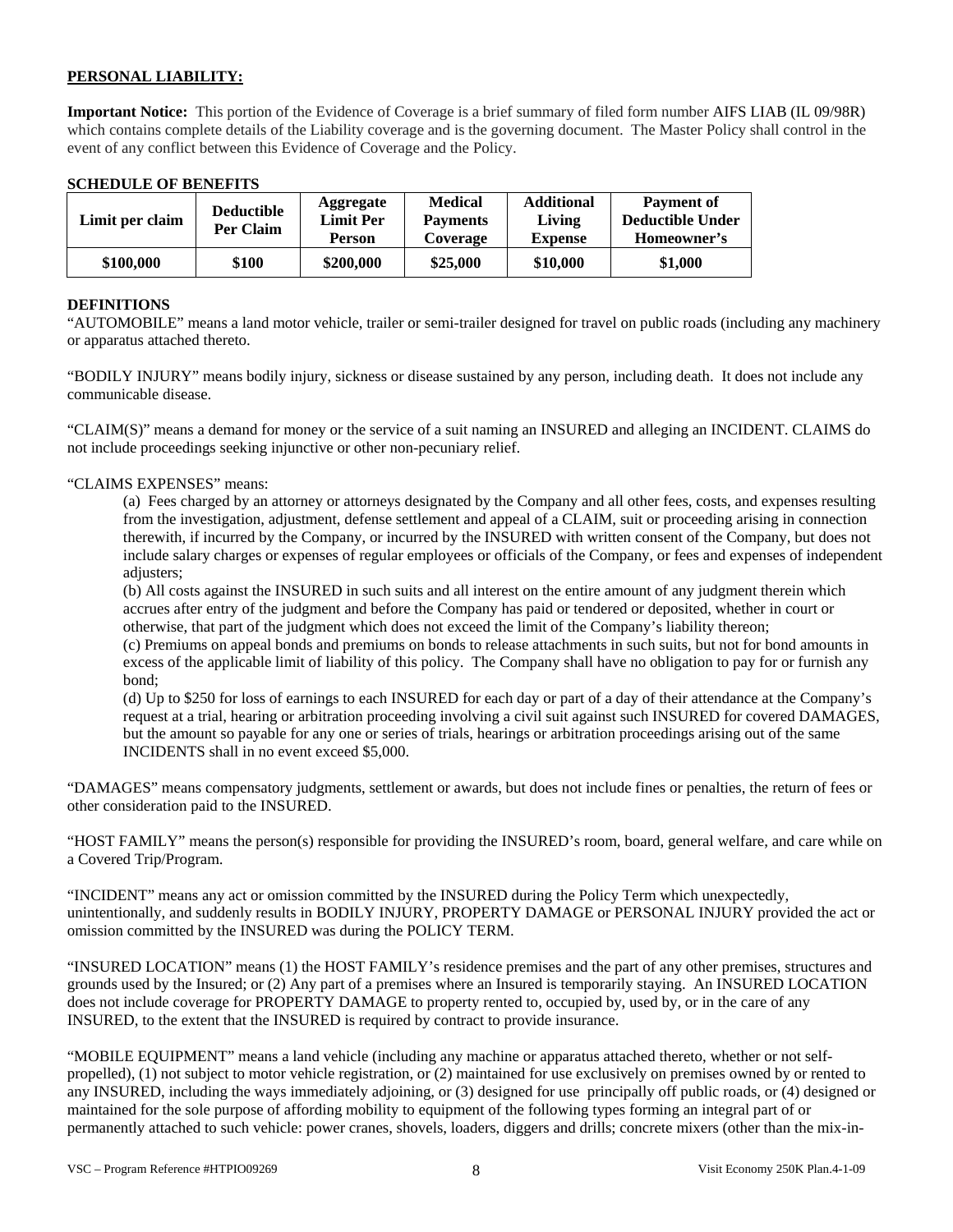transit type); graders, scrappers, rollers and other construction or repair equipment; air compressors, pumps and generators, including spraying, wielding and building cleaning equipment; and geophysical exploration and well servicing equipment, or (5) anything with a motor that rolls, flies or dives, such as snowmobiles, mopeds, motorbikes, dirt bikes or (6) anything that flies such as parasails, parachutes and hang gliders.

# "PERSONAL INJURY" means:

(a) false arrest, detention or imprisonment, wrongful entry or eviction, other invasion of private occupancy, or malicious prosecution; or

(b) the publication or utterance of a libel, slander or other defamatory or disparaging material; or

(c) a publication or an utterance in violation of an individual's right of privacy; or

(d) shock, mental anguish, or mental injury.

PERSONAL INJURY does not include the transmission intentionally or unintentionally of any Illness, sickness or disease by the INSURED to anyone, or any consequence resulting from that Illness, sickness or disease.

### "PROPERTY DAMAGE" means:

(a) physical Injury to or destruction of tangible property, including the loss of use thereof at any time resulting there from; or

(b) loss of use, or loss of the value of tangible property which has not been physically injured or destroyed.

### **Personal Liability Insurance Coverage:**

The Company will pay on behalf of the INSURED all sums which the INSURED shall become legally obligated to pay as DAMAGES for personal liability CLAIMS first made against the INSURED and reported to the Company, during the Policy Term that his endorsement is in effect, arising out of any INCIDENT covered under this Policy, provided always that such INCIDENT happens:

(a) on or after the Policy Effective Date on which this endorsement becomes effective; or

(b) on or after the effective date of the earliest claims-made policy issued by the Company covering the INSURED to which this is a continuous renewal.

For any claim brought in the United States of America (including its territories and possessions), Puerto Rico or Canada, the Company shall have the right and duty to defend any suit against the INSURED seeking DAMAGES to which this insurance applies even if any of the allegations of the suit are groundless, false or fraudulent. The Company may make such investigation and settlement of any CLAIM, or suit as it deems expedient. With respect to claims brought or suits instituted in courts elsewhere than within the United States of America (including its territories and possessions), Puerto Rico or Canada, the Company shall have the right, but not the duty, to:

- 1) Defend any suit; and
- 2) Make such investigation, negotiation and settlement of any claim or suit as the Company deems expedient.

Any claim or suit which the Company elects not to investigate, settle or defend, the INSURED, under the Company's supervision, will make or cause to be made, such investigation and defense as may be reasonably necessary. Subject to prior authorization by the Company, the INSURED will effect, to the extent possible, such settlements as the Company and the INSURED deem prudent. The Company will reimburse the INSURED for the cost of any such investigation, settlement or defense, in the currency of the United States of America at the rate of exchange prevailing on the date of payment.

In no event shall the Company be obligated to pay DAMAGES or CLAIM EXPENSES or to defend, or continue to defend, any suit after the applicable limit of the Company's liability has been exhausted by payment of DAMAGES and/or CLAIM EXPENSES.

# **OTHER INSURANCE**

If other valid and collectible insurance is available to the INSURED for a covered loss under Coverage A, Personal Liability Insurance Coverage, the Company's obligations are limited as follows:

(a) Primary Insurance:

This insurance is primary over the PARTICIPATING ORGANIZATION'S liability insurance. If this insurance is primary, our obligations are not affected unless any insurance other than the PARTICIPATING ORGANIZATION'S insurance is also primary. Then we will share with all that other insurance by the Method of Sharing described in (b) below.

### (b) Method of Sharing:

If the other insurance permits the contribution by equal shares, we will follow this method also. Under this approach, each insurer contributes equal amounts until it has paid its applicable limit of insurance or none of the loss remains, whichever comes first.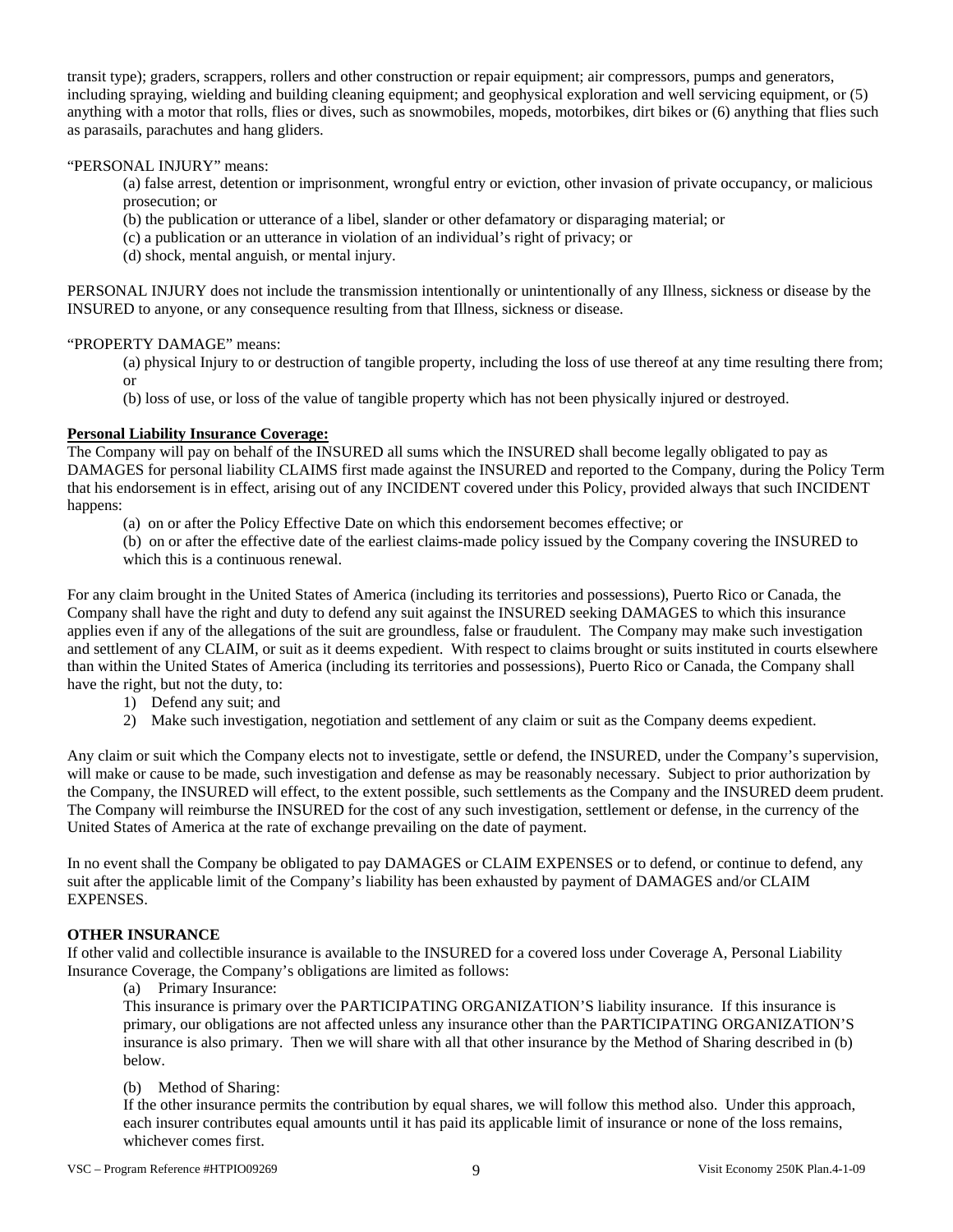The Policy provides excess coverage over and above insurance which may cover the INSURED, HOST FAMILY or a third party involved in an Occurrence. The amount paid is pursuant to the applicable coverage provision(s) of the Policy and is reduced by the amount payable by any such Underlying Insurance.

# **Medical Payments Coverage**

The Company will pay up to the maximum listed in the Liability Schedule of Benefits on behalf of the INSURED for Medical Expenses that are incurred or medically ascertained within fifty-two (52) weeks after the date of the INCIDENT and which result from an INCIDENT causing BODILY INJURY to:

(a) A person who is on the INSURED LOCATION with the permission of the HOST FAMILY, if the INCIDENT is caused by the activities of the INSURED or by an animal owned by, or in the care of, an INSURED. (b) A person not on the INSURED LOCATION, if the INCIDENT is caused by the activities of an INSURED or by an animal owned by, or in the care of, an INSURED.

**Medical Expenses are defined as those expenses recommended and approved by a Physician for hospital room and board, use of an operating room, emergency room, ambulatory medical center, fees of Physicians and nurses, laboratory tests, prescription medicines or drugs, anesthetics, transfusions, diagnostic testing, and therapeutics.** 

The Company will pay the benefit pursuant to this provision only after due proof of the Medical Expenses incurred has been submitted to the Company.

This coverage does not apply to the INSURED or to a dependent of an INSURED.

### **Additional Living Expenses Coverage**

If an INCIDENT caused by the activities of the INSURED results in the INSURED LOCATION becoming unfit to live in, the Company will pay for any necessary increase in living expenses incurred by the HOST FAMILY so that the household can maintain its normal standard of living. Payment will be for the shortest time required to repair or replace the damage to the INSURED LOCATION or, if the HOST FAMILY permanently relocates, the shortest time required for the HOST FAMILY to settle elsewhere. The Company will pay the HOST FAMILY benefits up to the maximum listed in the Liability Schedule of Benefits on behalf of the INSURED per POLICY TERM for Additional Living Expenses.

Payment: The Company will pay the benefit pursuant to this provision only after due proof of the additional living expenses incurred has been submitted to the Company.

### **Payment of Deductible Under Homeowner's Insurance Coverage**

If an INCIDENT caused by the activities of the INSURED results in a claim being paid under a valid and collectible homeowner's insurance policy of the HOST FAMILY covering the INSURED LOCATION, the Company will pay the HOST FAMILY for the loss incurred up to the amount of the deductible under the HOST FAMILY's homeowner's insurance policy, not to exceed the maximum listed in the Liability Schedule of Benefits per INSURED per POLICY TERM.

Payment: The Company will pay the benefit pursuant to this provision only after due proof of the deductible amount which was incurred has been submitted to the Company

# **LIMIT OF LIABILITY – CLAIMS**

Regardless of the number of INSUREDS under this Policy, the number of persons or organizations which sustain injury, or the number of CLAIMS made or suits brought, the Company's liability for the Coverages provided is stated in the Schedule of Benefits.

Notwithstanding the limit of liability identified in the Schedule of Benefits, a sub-limit of \$25,000 each claim and aggregate, as part of and not in addition to the limit of liability identified in the Schedule for Benefits, shall constitute the only limit of liability available for all DAMAGES and CLAIMS EXPENSES arising out of or attributable to any suit brought against any INSURED alleging, in whole or part, sexual assault, abuse, molestation or habitual neglect, or licentious, immoral, amoral, other behavior that was threatened, committed or alleged to have been committed, by an INSURED or by any person for whom the INSURED is legally responsible. This sub-limit is inclusive of all expenses derived from or based upon the defense of any above described act. This sub-limit of liability shall constitute the only limit of liability available for all DAMAGES and CLAIM EXPENSES arising from the above described acts and no other limit of liability shall be available for any DAMAGES or CLAIM EXPENSES arising from the above described acts.

The limit of liability stated in the Schedule of Benefits as applicable to "each claim" is the limit of the Company's liability for all DAMAGES because of each CLAIM covered hereby. All CLAIMS arising from the same or related INCIDENT shall be considered a single CLAIM for the purpose of this insurance and shall be subject to the same limit of liability. The limit of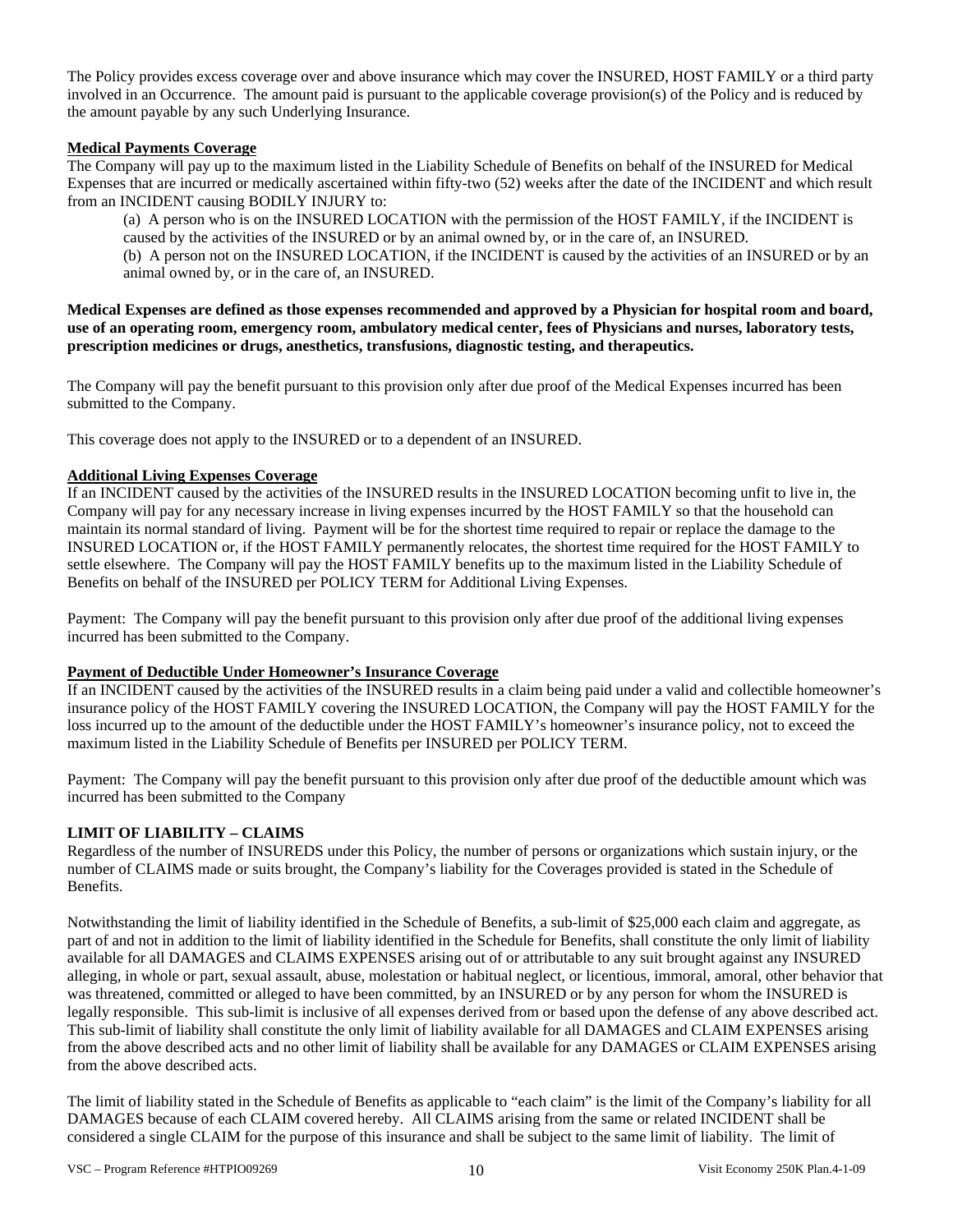liability stated in the Schedule of Benefits as "AGGREGATE" is, subject to the above provision respecting "each claim", the total limit of the Company's liability under this Policy for all DAMAGES as a result of all CLAIMS made and reported to the Company during the POLICY TERM, including any Extended Reporting Period. CLAIMS EXPENSES are included within the applicable limit of liability stated in the Schedule of Benefits.

# **WHEN CLAIM IS TO BE CONSIDERED AS FIRST MADE**

(a) When the Company first receives written notice from the INSURED, that a CLAIM has been made, or (b) When the Company first receives written notice from the INSURED, of specific circumstances involving a particular person or entity which may result in a CLAIM.

All CLAIMS arising out of the same or related INCIDENT shall be considered as having been made at the time the first such CLAIM is made, and shall be subject to the same limit of liability.

# **LIABILITY GENERAL PROVISIONS**

**ACTION AGAINST THE COMPANY:** No action shall lie against the Company unless, as a condition precedent thereto, there shall have been full compliance with all of the terms of this policy, but not until the amount of the INSURED's obligation to pay shall have been finally determined either by judgment against the INSURED after actual trial or by written agreement of the INSURED, the claimant and the Company.

**ASSIGNMENT:** The interest of any INSURED is not assignable. If any INSURED shall die or be judged incompetent, this insurance shall thereupon terminate for such person but shall cover the INSURED's legal representative as the INSURED with respect to liability previously incurred and covered by this insurance.

**ASSISTANCE AND COOPERATION OF INSURED IN THE EVENT OF CLAIM OR SUIT:** Upon the INSURED becoming aware of any INCIDENT which could reasonably be expected to be the basis of a CLAIM covered hereby, written notice shall be given by the INSURED to the Company together with the fullest information obtainable. If CLAIM is made or suit is brought against the INSURED, the INSURED shall immediately forward to the Company every demand, notice, summons or other process received by the INSURED or the INSURED's representative. The INSURED shall cooperate with the Company and, upon the Company's request, assist in making settlements in the conduct of suits and in enforcing any right of contribution or indemnity against any person or organization who may be liable to the INSURED because of DAMAGES with respect to which this insurance applies. The INSURED shall attend hearings and trials and assist in securing and giving evidence and obtaining the attendance of witnesses. The INSURED shall not, except at the INSURED's own cost, voluntarily make any payments, assume any obligation or incur any expense.

**CURRENCY:** All premiums must be paid to the Company, and the Company will pay all benefits, in the currency of the United States of America at the rate of exchange prevailing on the date of payment.

**POLICY TERM:** With respect to each INSURED, the POLICY TERM shall begin when an INSURED's coverage begins and terminate when an INSURED's coverage ends as stated in the General Provisions of the Policy.

**REIMBURSEMENT:** While the Company has no duty to do so, if the Company pays DAMAGES or CLAIMS EXPENSES:

- (a) within the amount of the applicable deductible; or
- (b) in excess of the applicable limit of liability,

the INSURED shall, upon written demand, repay such amounts to the Company within thirty (30) days thereof. Failure to pay any amounts indicated above may lead to policy cancellation and the INSURED shall not have the right to any Extended Reporting Period option.

**SUBROGATION:** If the Company makes a payment under the Policy and the person to or for whom payment was made has a right to recover damages from another, the Company shall be subrogated to that right. That person shall do:

- 1. Whatever is necessary to enable the Company to exercise the Company's rights; and
- 2. Nothing after the loss to prejudice those rights.

If the Company makes a payment under the Policy and the person to or for whom payment is made recovers damages from another, that person shall:

- 1. Hold in trust for the Company the proceeds of the recover; and
- 2. Reimburse the Company to the extent of the Company's payment.